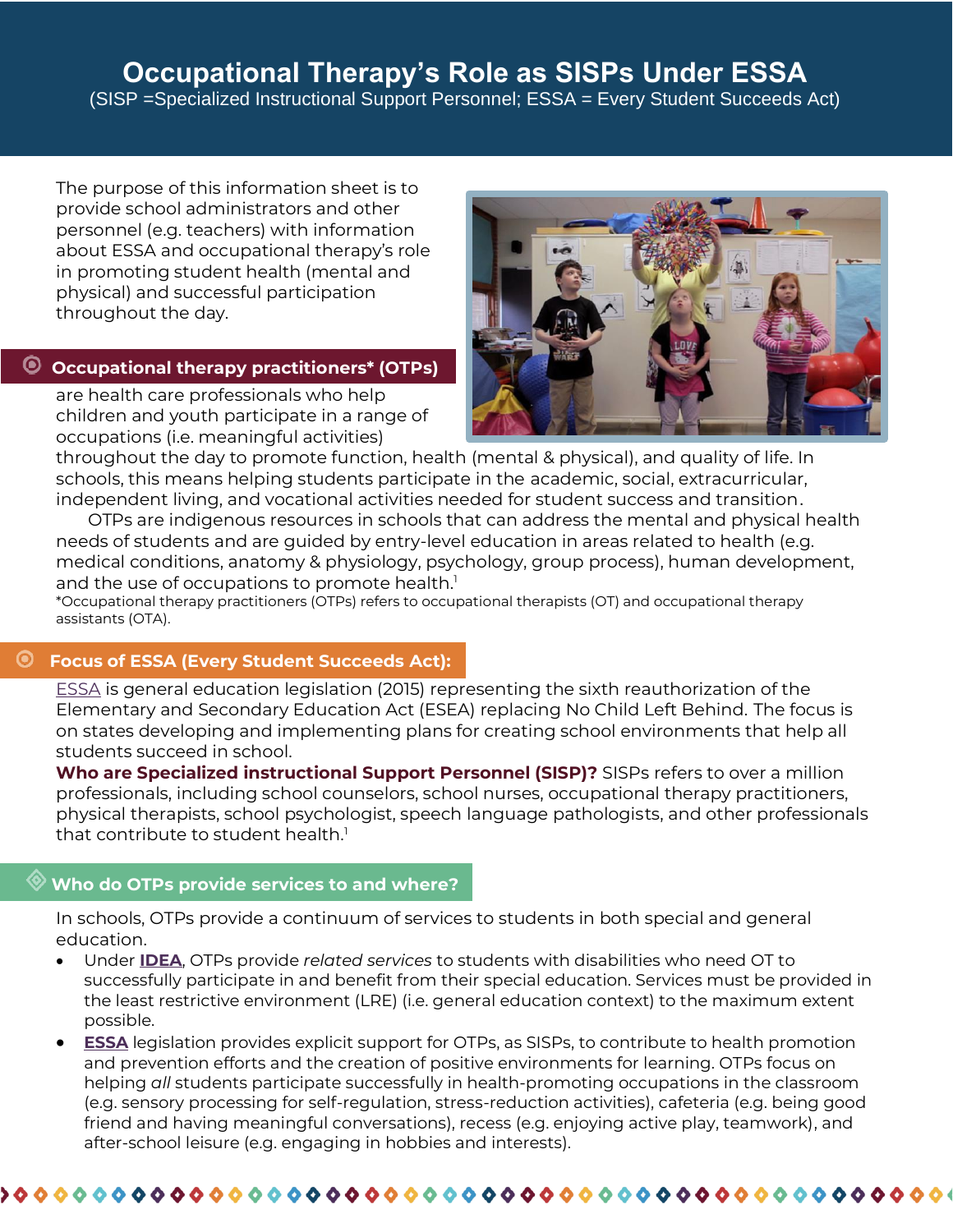## **Multi-tiered Framework: Promotion, Prevention, Intervention**

Under ESSA, schools use multi-tiered systems of support (MTSS) as a guiding framework. Using SISP supported MTSS, schools can create safe and positive learning environments for *all* students by focusing on school climate, bullying, absenteeism, mental and physical health, and more.

• **Universal health promotion (Tier 1)** – e.g. Foster participation in active play & friendship during recess; promote meaningful conversations and healthy eating during lunch; creating sensory-friendly environments throughout school; adapting materials to foster success; embed activities in the classroom to promote skill development &



function (e.g. fine motor and handwriting activities); contribute to UDL (universal design for learning); embed mental health literacy activities.

- **Targeted health prevention (Tier 2)** e.g. Offer small activity-based groups during lunch and recess for students at-risk of limited participation and/or mental health challenges; modify school environments for students with sensory processing challenges; provide accommodations for students at-risk of health challenges or who show early signs of mental or physical challenges.
- **Individualized intensive intervention (Tier 3)** -e.g. for students receiving special education who need OT to participate and function throughout the school day and for students identified with mental health challenges or disabilities receiving 504 Plans.<sup>4</sup>

## **OT Areas of Participation**

Ĩ

OTPs are knowledgeable about development, underlying skills, and intervention strategies needed for successful participation in **9 areas of occupation** as depicted in the figure on p. 3. Even when an OT referral might be in an area such as written communication, OTPs informally screen for participation & health in the other areas listed.<sup>3</sup> **Examples of OT contributions to student participation and health:**

• Provide small group interventions during lunch, recess, or after school for students at-risk of health challenges (mental or physical) such as mindfulness/yoga groups during recess for students struggling with anxiety and/or self-regulation challenges, lunch bunch groups focusing on social participation, recess groups focusing on healthy play (e.g. walking club), etc.

## Why focus on student health?



We know that when students are healthy (mentally and physically) they are more likely to participate in and be successful in school. The Whole School, Whole Community, Whole Child (WSCC) model emphasizes the relationship between health and school success and advocates for collaboration between schools. families, and the community.<sup>2</sup>

MMMMMMMMM

Using task analysis, adapt the activity or environment to foster successful participation. For example, creating sensory-friendly areas may enhance feelings of emotional well-being in students with sensory over-responsivity.

- Provide co-teaching in the classroom & embedded strategies to foster participation & learning related to health promotion and prevention. e.g. sensory processing and self-regulation, coping strategies, mental health literacy, etc. Refer to: *[The Zones of Regulation](https://zonesofregulation.com/index.html)<sup>5</sup> [,](https://www.alertprogram.com/)* [Alert Program](https://www.alertprogram.com/)*[®](https://www.alertprogram.com/)<sup>6</sup> ,* an[d](https://www.kelly-mahler.com/) *[Interoception](https://www.kelly-mahler.com/)<sup>7</sup>*
- Implement OT universal programs that promote participation and health such as th[e](https://everymomentcounts.org/comfortable-cafeteria/) *[Comfortable Cafeteria,](https://everymomentcounts.org/comfortable-cafeteria/) [Refreshing Recess](https://everymomentcounts.org/refreshing-recess/)[,](https://everymomentcounts.org/making-leisure-matter/) [Making Leisure Matter](https://everymomentcounts.org/making-leisure-matter/)* an[d](https://everymomentcounts.org/calm-moments-cards/) *[Calm Moments Cards.](https://everymomentcounts.org/calm-moments-cards/)*  Refer to: *[Every Moment Counts: Promoting Mental Health Throughout the Day](https://everymomentcounts.org/)*. 8